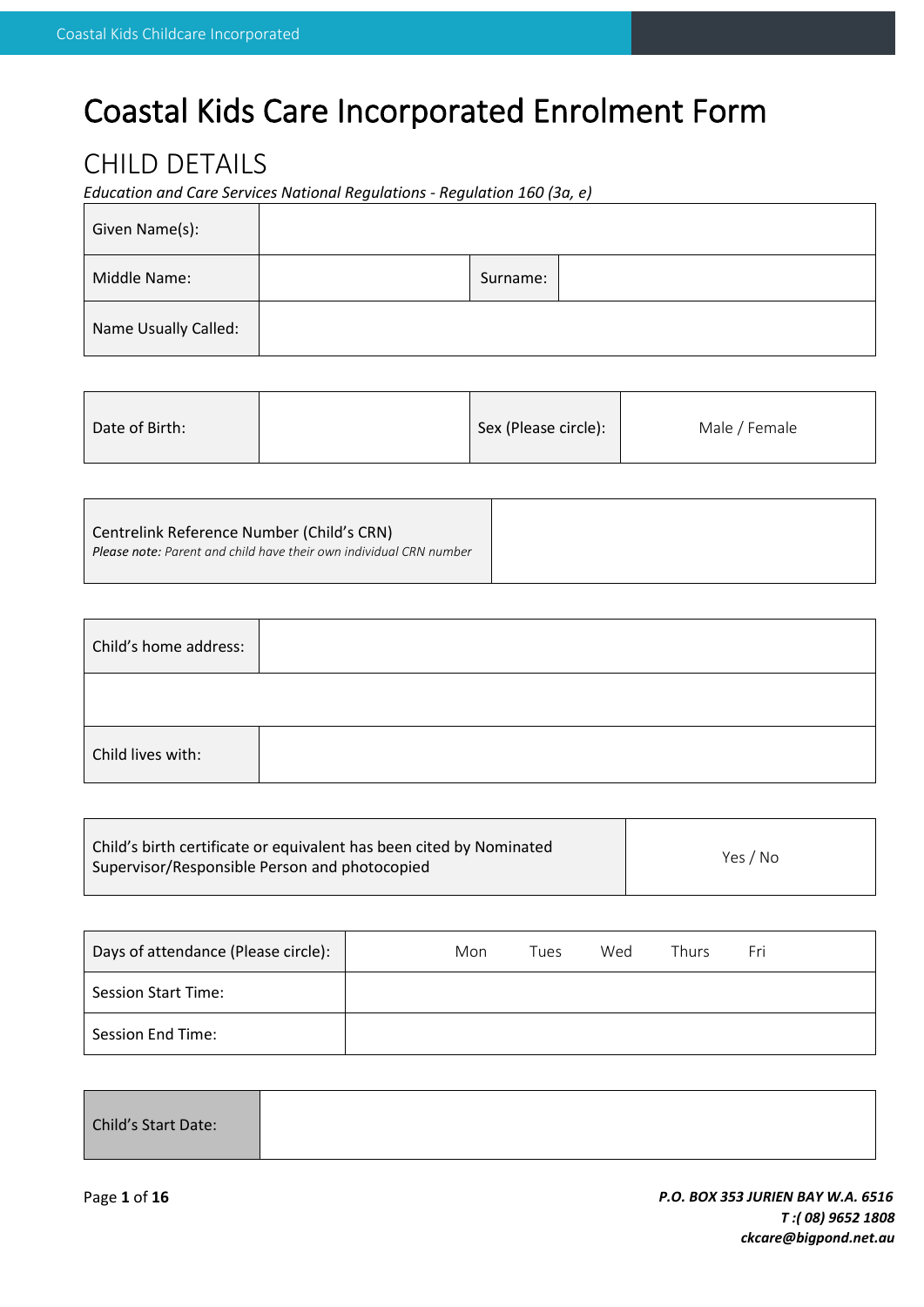# CULTURAL CONSIDERATION

*Education and Care Services National Regulations - Regulation 160 (f, g, h)*

| Language spoken at home:                                                                                                  |          |
|---------------------------------------------------------------------------------------------------------------------------|----------|
| Ethnicity:                                                                                                                |          |
| Religion:                                                                                                                 |          |
| Is the Child of Aboriginal or<br>Torres Strait Islander Descent?<br>(Please circle)                                       | Yes / No |
| Please outline any cultural practices<br>you would like followed:                                                         |          |
| Please outline the Child's religious<br>background and if relevant any<br>religious practices you would like<br>followed: |          |
| Religious celebrations:                                                                                                   |          |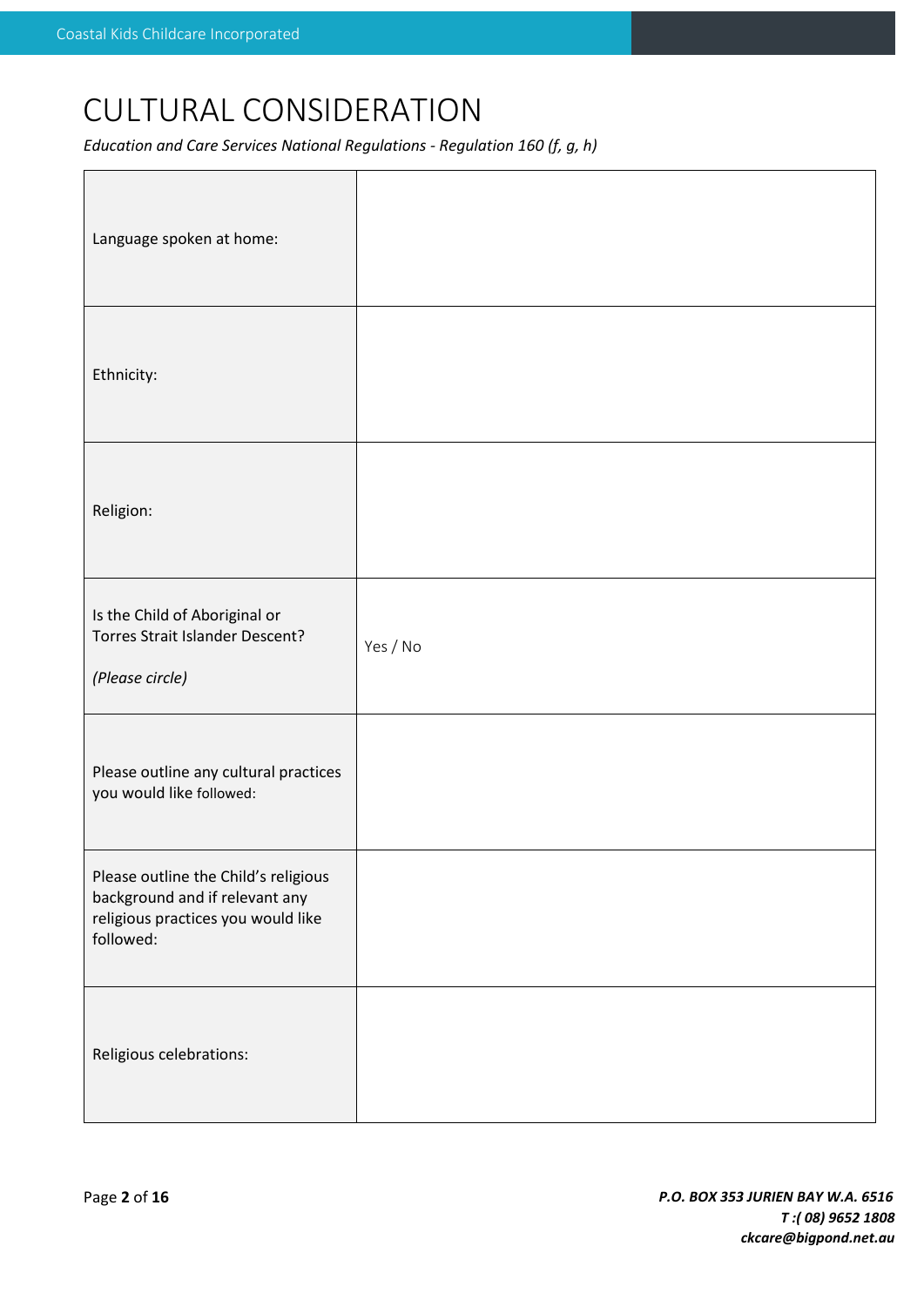## MEDICAL INFORMATION

*Education and Care Services National Regulations - Regulation 160 (3a, I, j)*

| <b>Medicare Number:</b>                                                                                                                                                      |  |                                |  |
|------------------------------------------------------------------------------------------------------------------------------------------------------------------------------|--|--------------------------------|--|
| Medicare Expiry Date:                                                                                                                                                        |  | Number of children on<br>card: |  |
| Please outline any dietary restrictions or<br>considerations e.g. like and dislikes.<br>(Details of allergies etc. will be requested in the<br>Medical section of the form): |  |                                |  |

#### **Child's Registered Medical Practitioner or Service Details:**

| Service Name:           |  |
|-------------------------|--|
| Practitioner's Name:    |  |
| <b>Contact Numbers:</b> |  |
| Address:                |  |

#### **Child's Registered Dental Practitioner or Service Details:**

| Service Name:               |  |
|-----------------------------|--|
| <b>Practitioner's Name:</b> |  |
| <b>Contact Numbers:</b>     |  |
| Address:                    |  |

| Private Health Cover (Please Circle):  | Yes / No |
|----------------------------------------|----------|
| <b>Private Health Fund Name:</b>       |          |
| Private Health Care Membership Number: |          |
| Ambulance Cover:                       | Yes / No |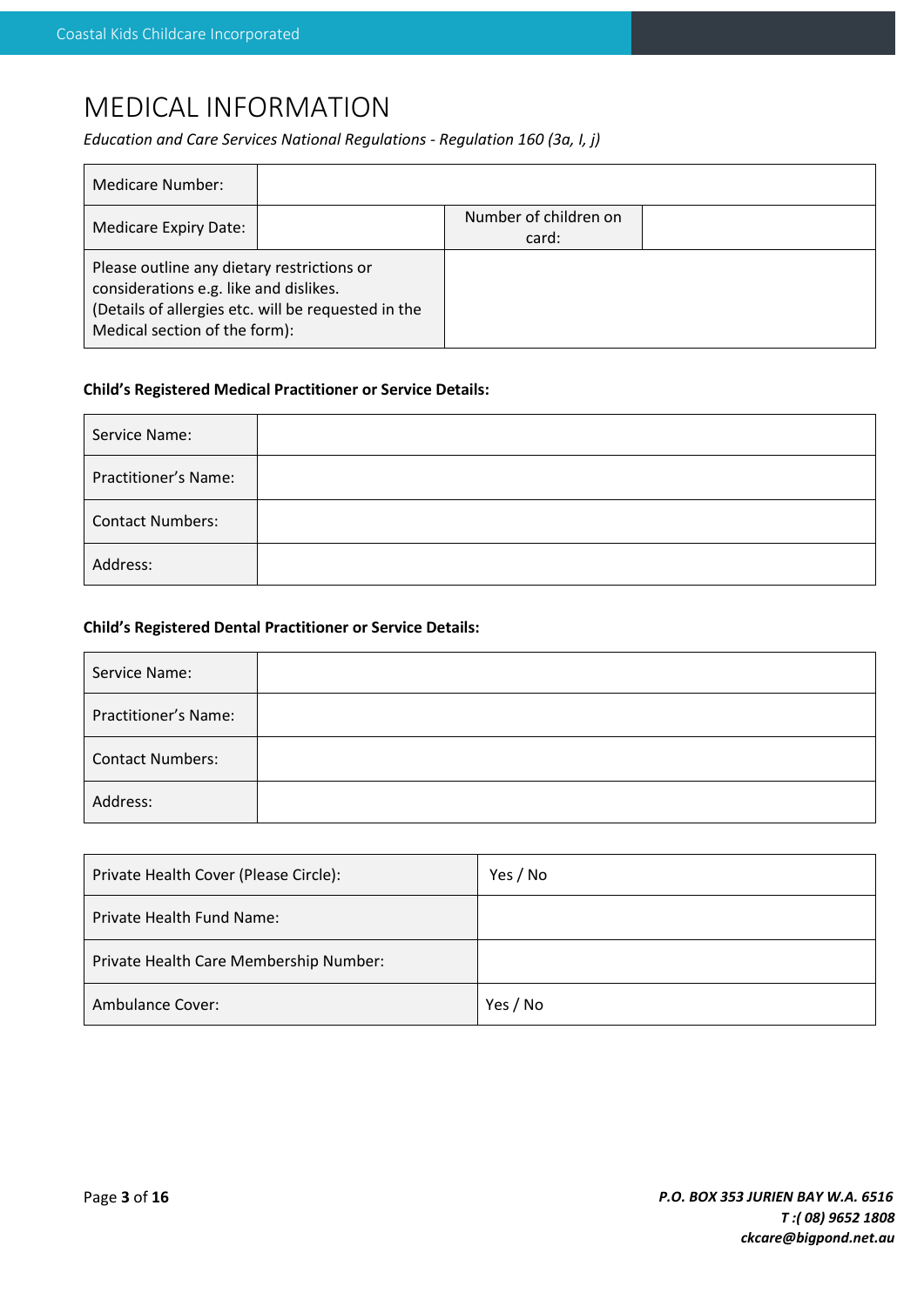| Does the child have any specific health care needs<br>or conditions, including allergies or anaphylaxis?<br>(Please Circle)                                                                                                                                                                                                                                                                                                                                                                                                                                                                                                                                                                                                                                                                                           |        | Yes / No<br>If yes, please provide a medical management plan,<br>which the child's medical practitioner has prepared.<br>The Plan should include:<br>A photo of the child<br>ப<br>If relevant, state what triggers the medical<br>ப<br>condition, allergy or anaphylaxis<br>First aid needed<br>$\Box$<br>Contact details of the doctor who<br>$\Box$<br>signed the plan<br>When the Plan should be reviewed.<br>$\Box$ |                                 |          |
|-----------------------------------------------------------------------------------------------------------------------------------------------------------------------------------------------------------------------------------------------------------------------------------------------------------------------------------------------------------------------------------------------------------------------------------------------------------------------------------------------------------------------------------------------------------------------------------------------------------------------------------------------------------------------------------------------------------------------------------------------------------------------------------------------------------------------|--------|-------------------------------------------------------------------------------------------------------------------------------------------------------------------------------------------------------------------------------------------------------------------------------------------------------------------------------------------------------------------------------------------------------------------------|---------------------------------|----------|
| Does the child have any dietary restrictions?<br>(Please Circle)                                                                                                                                                                                                                                                                                                                                                                                                                                                                                                                                                                                                                                                                                                                                                      |        | Yes / No<br>details.)                                                                                                                                                                                                                                                                                                                                                                                                   | (If yes, please attach relevant | Attached |
| Medication will only be administered if it is in the<br>original container with the original label and<br>instructions that can be clearly read and before the<br>expiry or use by date. Additionally, if the medication<br>has been prescribed by a medical practitioner:<br>The label must contain the child's name and<br>Parents must provide any verbal or written<br>$\bullet$<br>instructions provided by the medical practitioner.<br><b>Education and Care Services National Regulations</b><br>Regulation 95<br>Any medication, including non-prescription<br>medication like nappy creams and paracetamol, must<br>be authorised by parents or an authorised nominee<br>on our "Administration of Authorised Medication"<br>form. Education and Care Services National Regulations<br><b>Regulation 93</b> |        | Parent 1<br>Signature:                                                                                                                                                                                                                                                                                                                                                                                                  |                                 |          |
|                                                                                                                                                                                                                                                                                                                                                                                                                                                                                                                                                                                                                                                                                                                                                                                                                       |        | Parent 2<br>Signature:                                                                                                                                                                                                                                                                                                                                                                                                  |                                 |          |
|                                                                                                                                                                                                                                                                                                                                                                                                                                                                                                                                                                                                                                                                                                                                                                                                                       |        |                                                                                                                                                                                                                                                                                                                                                                                                                         |                                 |          |
| Do you authorise the Nominated Supervisor<br>or another educator at the Service to seek                                                                                                                                                                                                                                                                                                                                                                                                                                                                                                                                                                                                                                                                                                                               | Yes/No | Parent 1<br>Signature:                                                                                                                                                                                                                                                                                                                                                                                                  |                                 |          |
| medical treatment from a registered<br>medical practitioner, hospital or ambulance<br>service?                                                                                                                                                                                                                                                                                                                                                                                                                                                                                                                                                                                                                                                                                                                        |        | Parent 2<br>Signature:                                                                                                                                                                                                                                                                                                                                                                                                  |                                 |          |
| Do you authorise the Nominated Supervisor<br>or other educator at the Service to seek<br>dental treatment from a registered dental<br>Yes/No<br>practitioner or service in the event of an<br>emergency?                                                                                                                                                                                                                                                                                                                                                                                                                                                                                                                                                                                                              |        | Parent 1<br>Signature:                                                                                                                                                                                                                                                                                                                                                                                                  |                                 |          |
|                                                                                                                                                                                                                                                                                                                                                                                                                                                                                                                                                                                                                                                                                                                                                                                                                       |        | Parent 2<br>Signature:                                                                                                                                                                                                                                                                                                                                                                                                  |                                 |          |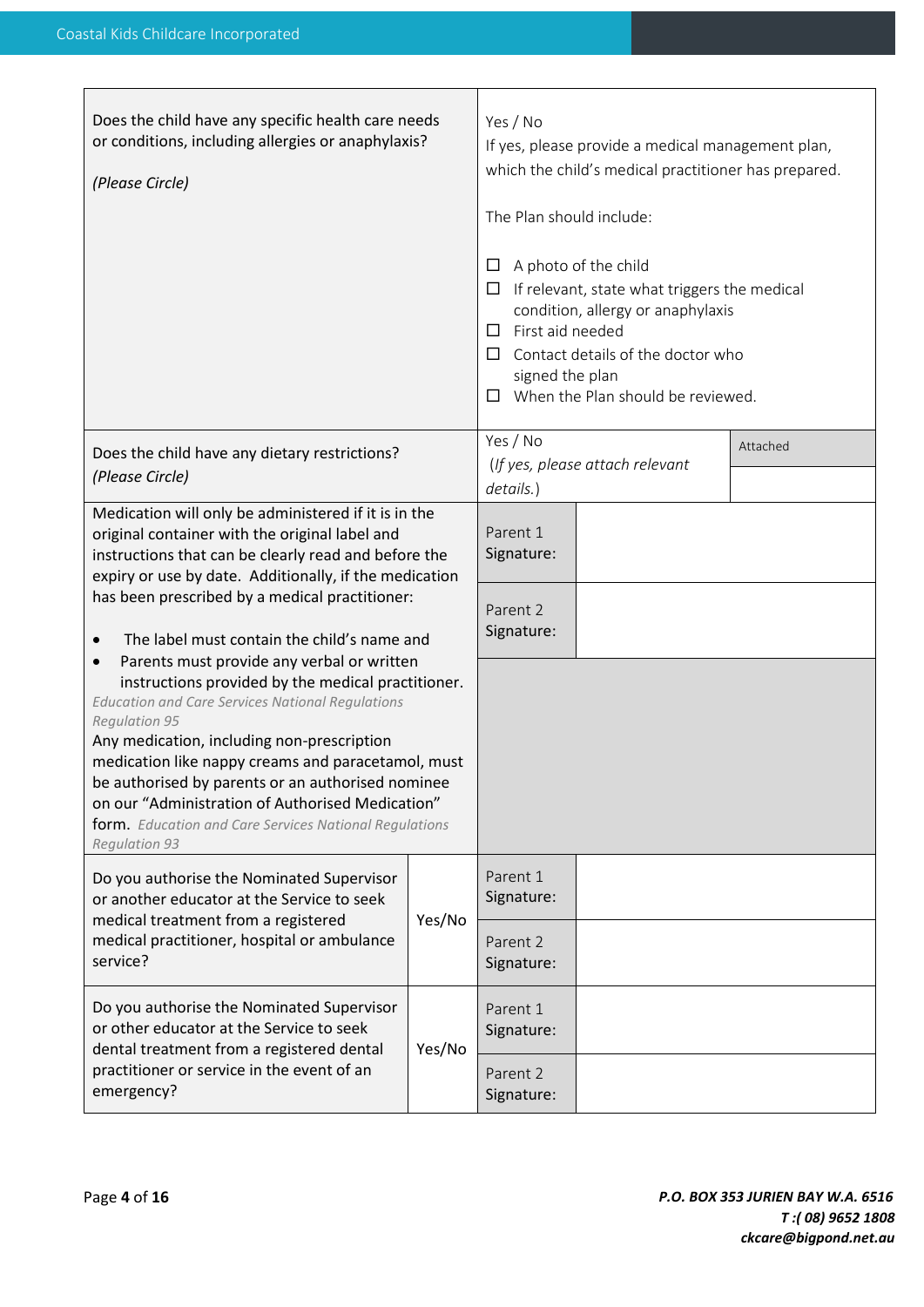### IMMUNISATION DETAILS

|                                                                                                                                                                                               | Yes/No                                                                                           |                        |  | Attached |
|-----------------------------------------------------------------------------------------------------------------------------------------------------------------------------------------------|--------------------------------------------------------------------------------------------------|------------------------|--|----------|
| Are your child's immunisations up to date?                                                                                                                                                    | Please provide a copy of your child's:<br>Immunisation History Statement provided by<br>Medicare |                        |  |          |
| Do you authorise the Nominated<br>Supervisor or other educator to transport<br>the child in an ambulance in the event of                                                                      | Yes/No                                                                                           | Parent 1<br>Signature: |  |          |
| an emergency? (Please Circle)                                                                                                                                                                 |                                                                                                  | Parent 2<br>Signature: |  |          |
| Please be advised that if the Child is<br>diagnosed with asthma or anaphylaxis and                                                                                                            | Yes/No                                                                                           | Parent 1<br>Signature: |  |          |
| an emergency occurs, the Nominated<br>Supervisor or other educators may<br>administer emergency first aid without                                                                             |                                                                                                  | Parent 2<br>Signature: |  |          |
| making contact. Educators will notify the<br>child's parents and/or emergency services<br>as soon as possible.<br><b>Education and Care Services National</b><br>Regulations - Regulation 94. |                                                                                                  |                        |  |          |

# DEVELOPMENTAL INFORMATION

| Please provide us with any other<br>information we should know about your<br>child                                                            |  |
|-----------------------------------------------------------------------------------------------------------------------------------------------|--|
| (For example, favourite activities, fears,<br>special words (please translate if<br>applicable), toileting and sleeping practices<br>$etc.$ ) |  |
|                                                                                                                                               |  |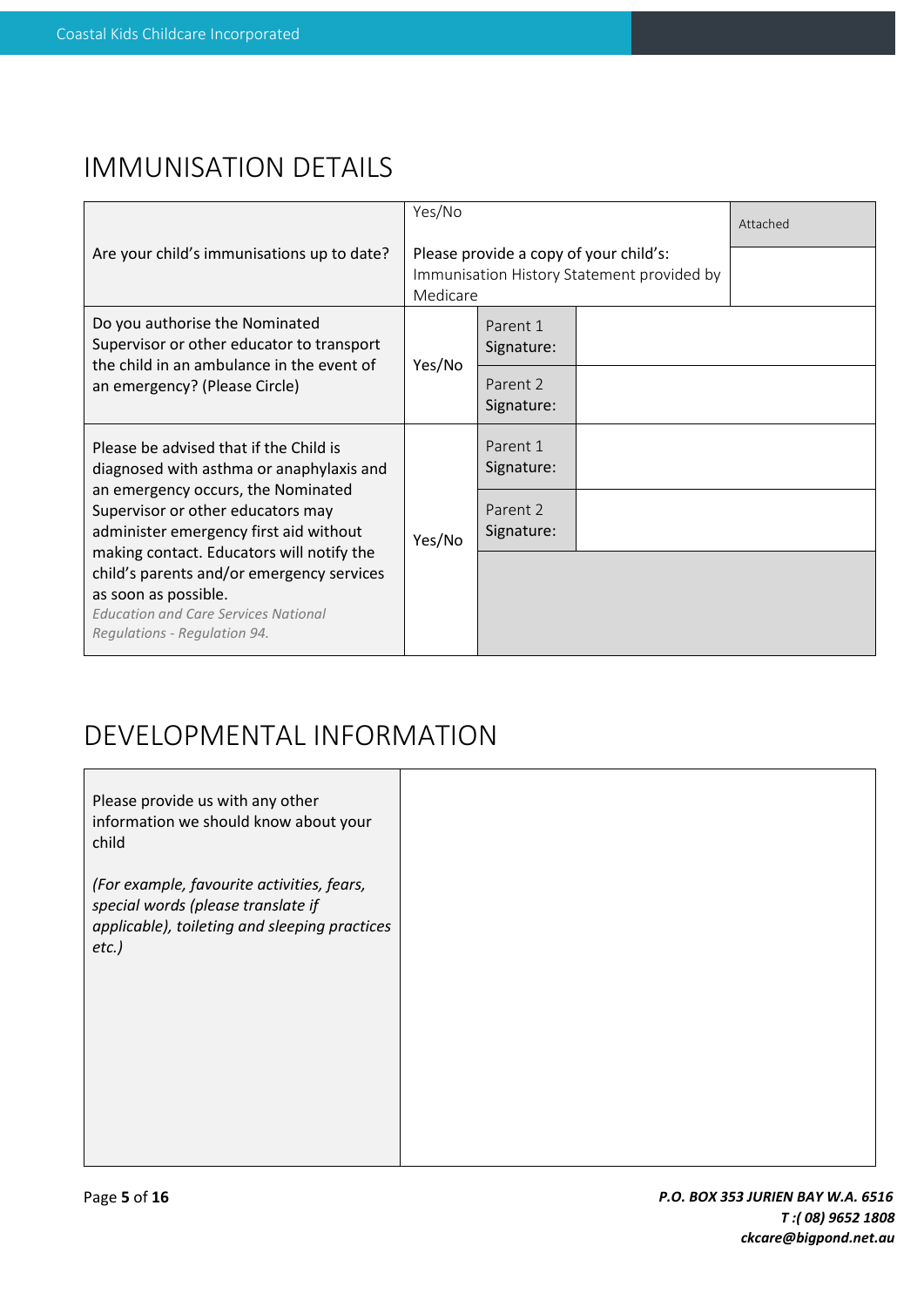# TRANSITION TO SCHOOL

| Have you decided what school to send<br>your child to? If so, do you give the Service                                                                                                                                                                                           | Yes/No | Parent 1<br>Signature: |  |
|---------------------------------------------------------------------------------------------------------------------------------------------------------------------------------------------------------------------------------------------------------------------------------|--------|------------------------|--|
| permission to exchange information with<br>the school to assist your child transition to<br>school?                                                                                                                                                                             | Yes/No | Parent 2<br>Signature: |  |
| Name of School:                                                                                                                                                                                                                                                                 |        |                        |  |
| Permission to exchange information:<br>Yes/No                                                                                                                                                                                                                                   |        |                        |  |
| While public schools have no requirements<br>for entry, some private schools may have<br>entry requirements. If relevant and known,<br>please outline any requirements for entry<br>to your child's private school so we can<br>incorporate them in to your child's<br>program: |        |                        |  |

## FAMILY INFORMATION

| Does the child have any siblings? If so,<br>please provide their names and ages.                                                        |  |
|-----------------------------------------------------------------------------------------------------------------------------------------|--|
| Does the child have any other close<br>relations attending the Service? E.g.<br>cousins. If so, please provide their names<br>and ages. |  |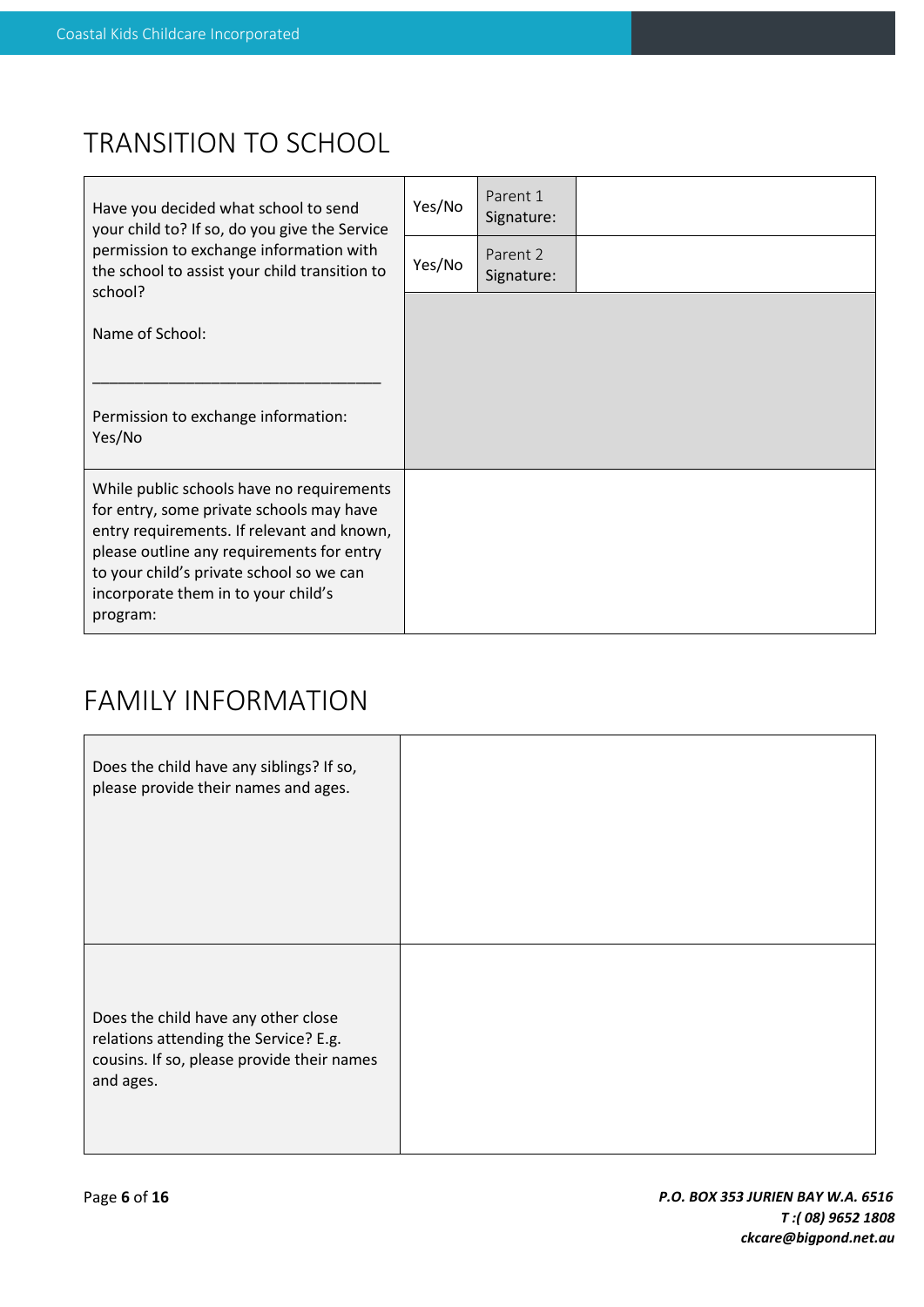# CHILD'S ROUTINE

| TIME | ROUTINE |
|------|---------|
|      |         |
|      |         |
|      |         |
|      |         |
|      |         |
|      |         |
|      |         |
|      |         |
|      |         |
|      |         |
|      |         |
|      |         |
|      |         |
|      |         |
|      |         |
|      |         |
|      |         |
|      |         |
|      |         |
|      |         |
|      |         |
|      |         |
|      |         |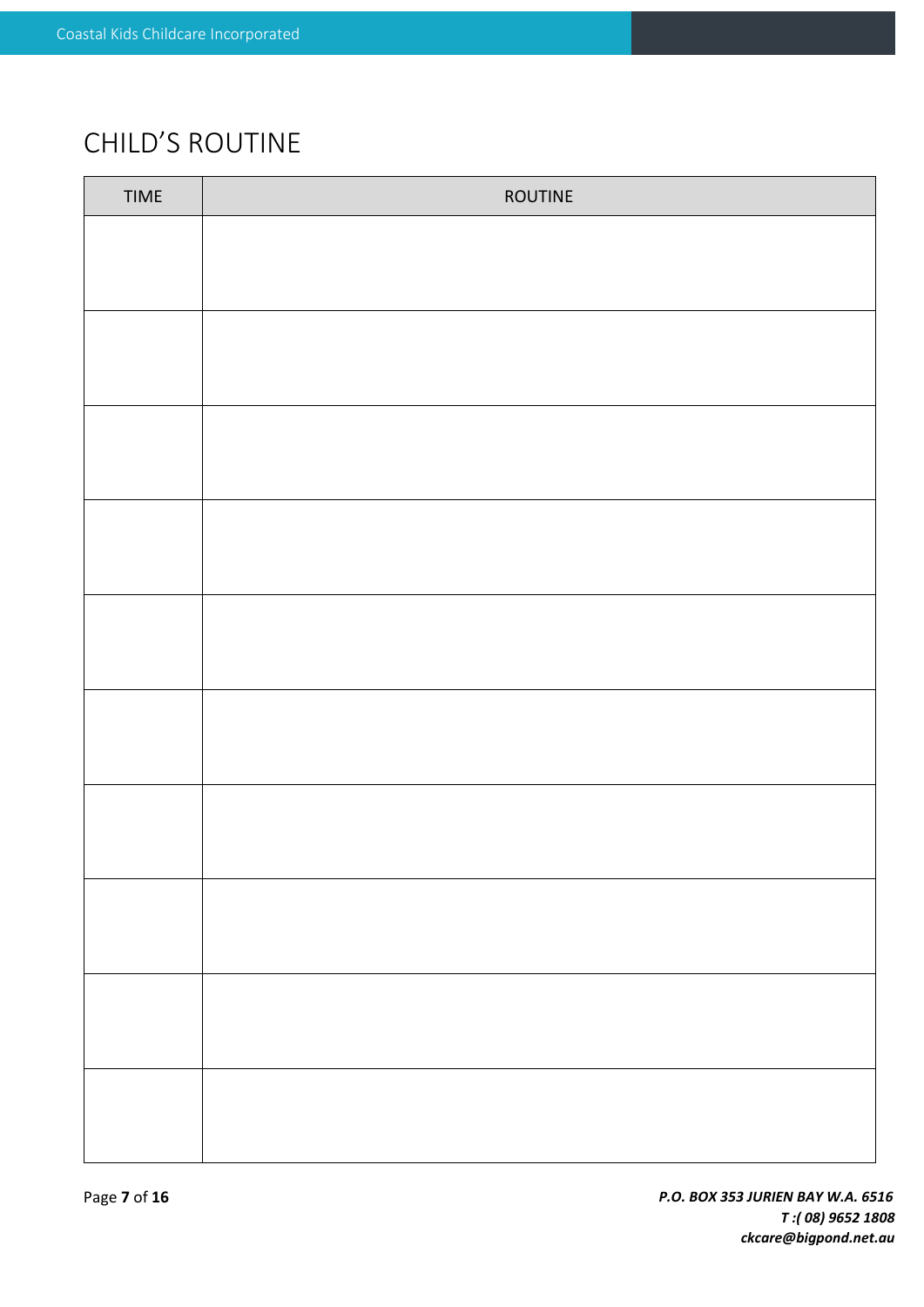## PARENT 1 INFORMATION

*Education and Care Services National Regulations - Regulation 160 (3b)*

| Parent Name:           |     |
|------------------------|-----|
| Parent Surname:        |     |
| Address:               |     |
|                        | (H) |
| Phone Number/s:        | (M) |
|                        | (W) |
| Parent Date of Birth:  |     |
| Email address:         |     |
| Relationship to child: |     |
| Country of Birth:      |     |

| Parent Centrelink Reference Number (CRN): |  |
|-------------------------------------------|--|
|                                           |  |

| Please provide any relevant cultural<br>background details: |  |
|-------------------------------------------------------------|--|
|                                                             |  |

| Does the child live with you? (Please circle):   Yes / No |  |
|-----------------------------------------------------------|--|
|-----------------------------------------------------------|--|

| Occupation:          |  |
|----------------------|--|
| Place of employment: |  |
| Hours of work:       |  |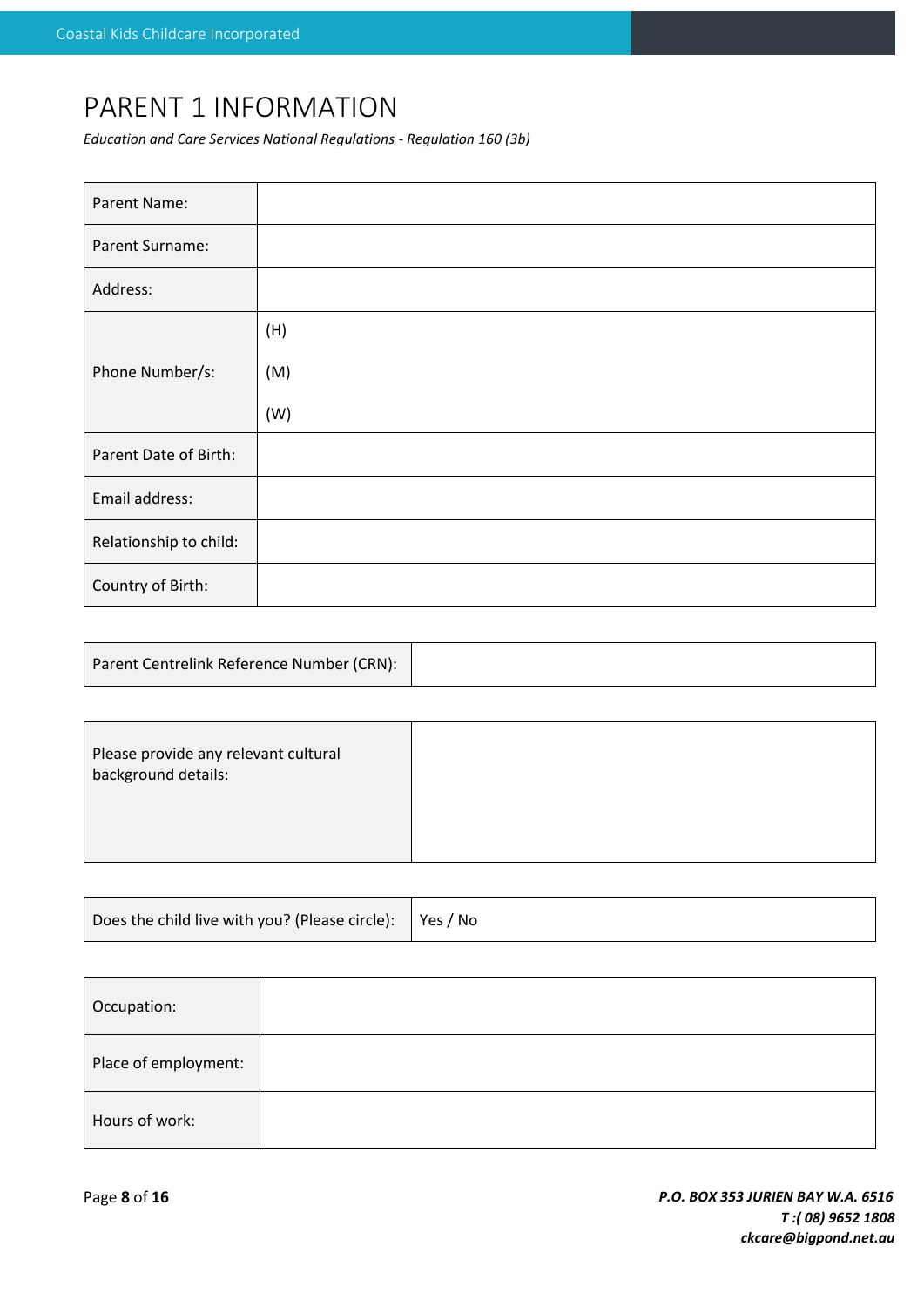## PARENT 2 INFORMATION

*Education and Care Services National Regulations - Regulation 160 (3b)*

| Parent Name:           |     |
|------------------------|-----|
| Parent Surname:        |     |
| Address:               |     |
|                        | (H) |
| Phone Number/s:        | (M) |
|                        | (W) |
| Parent Date of Birth:  |     |
| Email address:         |     |
| Relationship to child: |     |
| Country of Birth:      |     |

| Parent Centrelink Reference Number (CRN): |  |
|-------------------------------------------|--|
|-------------------------------------------|--|

| Please provide any relevant cultural<br>background details: |  |
|-------------------------------------------------------------|--|
|                                                             |  |

| Does the child live with you? (Please circle): $\vert$ Yes / No |  |
|-----------------------------------------------------------------|--|
|-----------------------------------------------------------------|--|

| Occupation:          |  |
|----------------------|--|
| Place of employment: |  |
| Hours of work:       |  |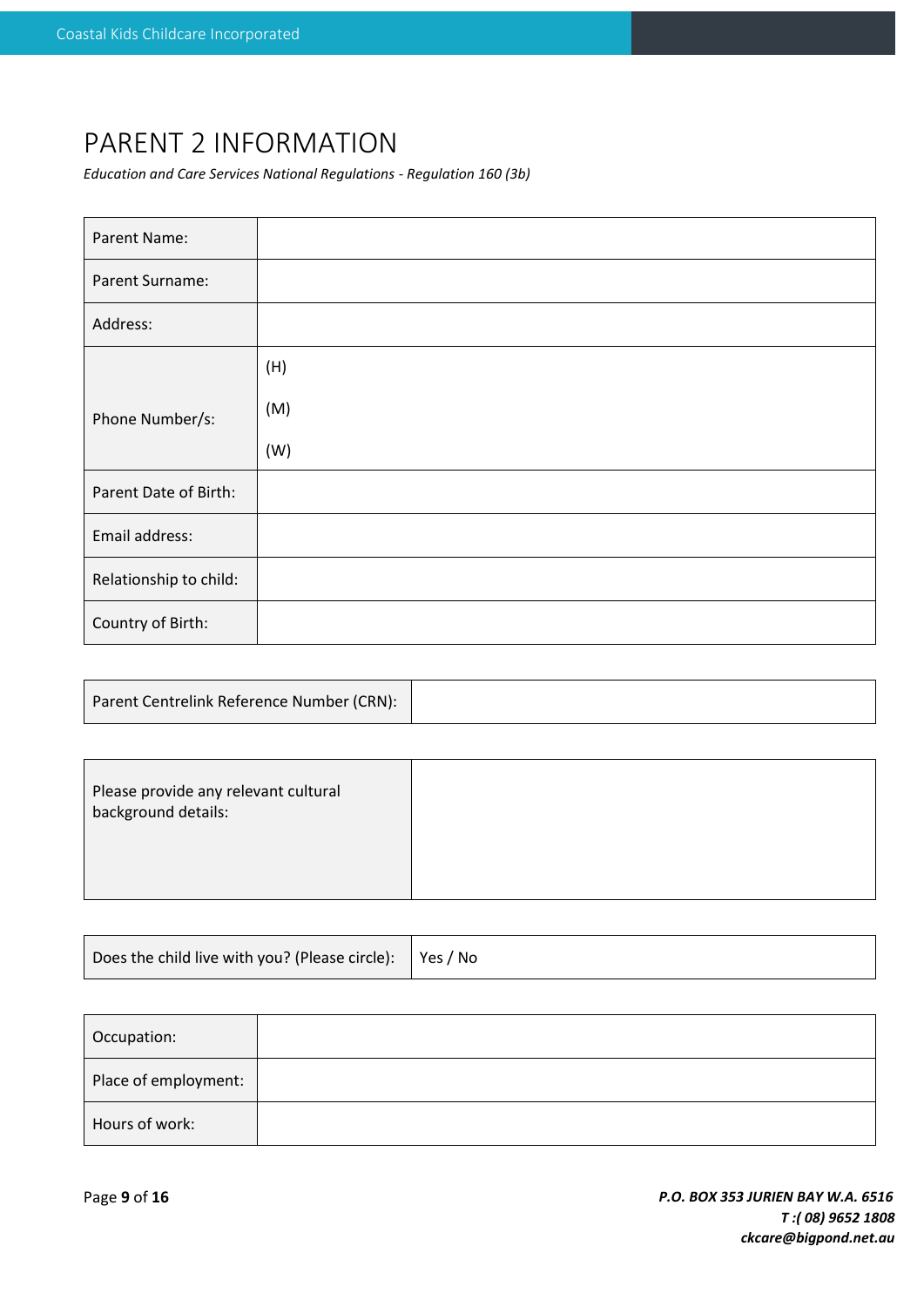## COURT ORDER

#### *Education and Care Services National Regulations - Regulation 160 (3c, d)*

| Are there any court orders, parenting        | Yes/No                              |          |
|----------------------------------------------|-------------------------------------|----------|
| orders or parenting plans relating to the    |                                     | Attached |
| powers, duties and responsibilities or       | If yes, please provide all relevant |          |
| authorities of any person in relation to the | documentation and paperwork         |          |
| child or access to the child?                |                                     |          |
| Are there any other court orders relating to | Yes/No                              | Attached |
| the child's residence or the child's contact |                                     |          |
| with a parent or other person?               | If yes, please provide all relevant |          |
|                                              | documentation and paperwork         |          |

**Please note that without this documentation we cannot legally enforce the Order/s.**

**Attach Court Order Papers here :**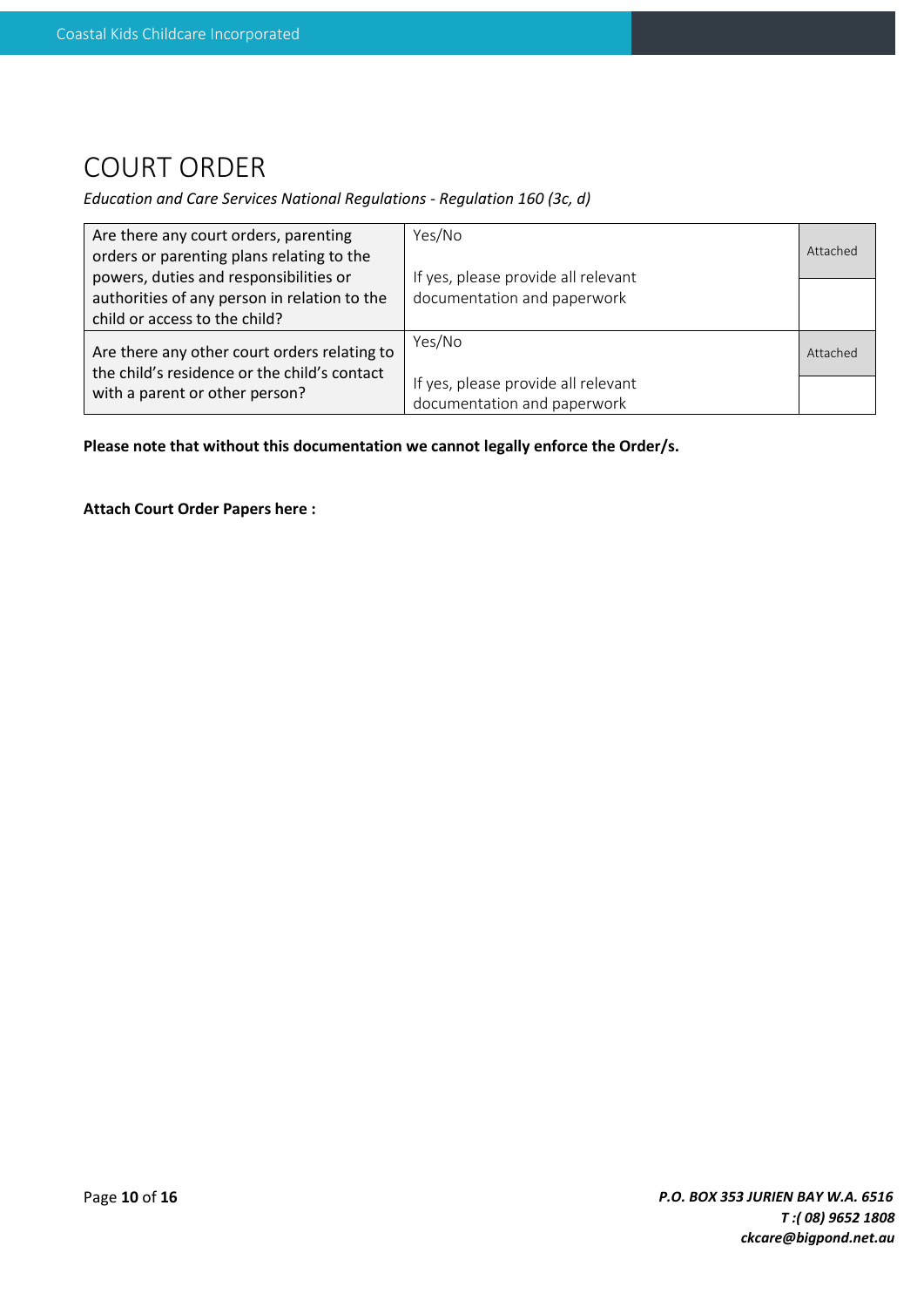## FIRST EMERGENCY CONTACT

*Education and Care Services National Regulations - Regulation 160 (3b, ii, iii, iv, v) 161 (1a, I, ii, 1b)*

There may be times or situations where your child has had an accident, injury, trauma or illness and Parent/s cannot be reached or are unable to collect their child. To deal with these circumstances and in case of an emergency the Service will inform the following person to collect and care for the child. This person must live a maximum of 30 minutes from the Service and must provide identification when collecting the child.

#### **Please obtain the person's consent before listing them as an emergency contact**

| <b>Full Name:</b>                                                                                                                                                                                                                         |        |                                                  |  |
|-------------------------------------------------------------------------------------------------------------------------------------------------------------------------------------------------------------------------------------------|--------|--------------------------------------------------|--|
| Relationship to child:                                                                                                                                                                                                                    |        |                                                  |  |
| Address:                                                                                                                                                                                                                                  |        |                                                  |  |
|                                                                                                                                                                                                                                           | (H)    |                                                  |  |
| Phone Number:                                                                                                                                                                                                                             | (M)    |                                                  |  |
|                                                                                                                                                                                                                                           | (W)    |                                                  |  |
| Email Address:                                                                                                                                                                                                                            |        |                                                  |  |
| Can this person be contacted to give<br>consent for medical treatment or to<br>authorise for a Nominated Supervisor or<br>educator to administer medication to the<br>child in the event that you cannot be<br>contacted? (Please Circle) | Yes/No | Parent 1<br>Signature:<br>Parent 2<br>Signature: |  |
| Can this person be contacted to give<br>consent for educators to take the child<br>outside the Service's premises in the event<br>that you cannot be contacted? (Please<br>Circle)                                                        | Yes/No | Parent 1<br>Signature:<br>Parent 2<br>Signature: |  |
| Can this person be contacted to give<br>consent to the transportation of the child<br>by an ambulance service?                                                                                                                            | Yes/No | Parent 1<br>Signature:<br>Parent 2<br>Signature: |  |
| Can this person give authorisation for the<br>Service to take the child on regular<br>outings?                                                                                                                                            | Yes/No | Parent 1<br>Signature:<br>Parent 2<br>Signature: |  |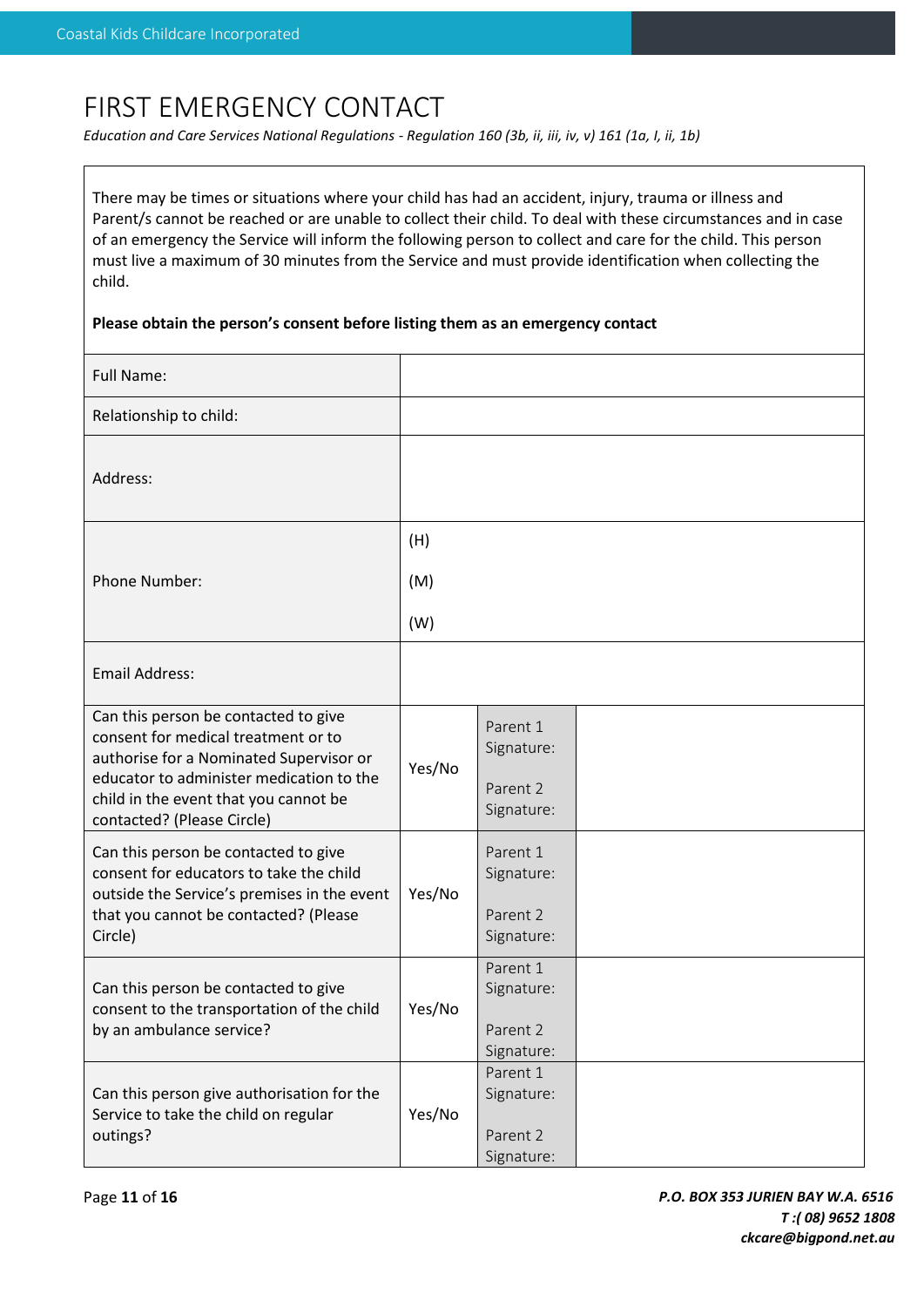## SECOND EMERGENCY CONTACT

*Education and Care Services National Regulations - Regulation 160 (3b, ii, iii, iv, v) 161 (1a, I, ii, 1b)*

| <b>Full Name:</b>                                                                                                                                                                                                                         |        |                                                  |  |
|-------------------------------------------------------------------------------------------------------------------------------------------------------------------------------------------------------------------------------------------|--------|--------------------------------------------------|--|
| Relationship to child:                                                                                                                                                                                                                    |        |                                                  |  |
| Address:                                                                                                                                                                                                                                  |        |                                                  |  |
|                                                                                                                                                                                                                                           | (H)    |                                                  |  |
| Phone Number:                                                                                                                                                                                                                             | (M)    |                                                  |  |
|                                                                                                                                                                                                                                           | (W)    |                                                  |  |
| <b>Email Address:</b>                                                                                                                                                                                                                     |        |                                                  |  |
| Can this person be contacted to give<br>consent for medical treatment or to<br>authorise for a Nominated Supervisor or<br>educator to administer medication to the<br>child in the event that you cannot be<br>contacted? (Please Circle) | Yes/No | Parent 1<br>Signature:<br>Parent 2<br>Signature: |  |
| Can this person be contacted to give<br>consent for educators to take the child<br>outside the Service's premises in the event<br>that you cannot be contacted? (Please<br>Circle)                                                        | Yes/No | Parent 1<br>Signature:<br>Parent 2<br>Signature: |  |
| Can this person be contacted to give<br>consent to the transportation of the child<br>by an ambulance service?                                                                                                                            | Yes/No | Parent 1<br>Signature:<br>Parent 2<br>Signature: |  |
| Can this person give authorisation for the<br>Service to take the child on regular<br>outings?                                                                                                                                            | Yes/No | Parent 1<br>Signature:<br>Parent 2<br>Signature: |  |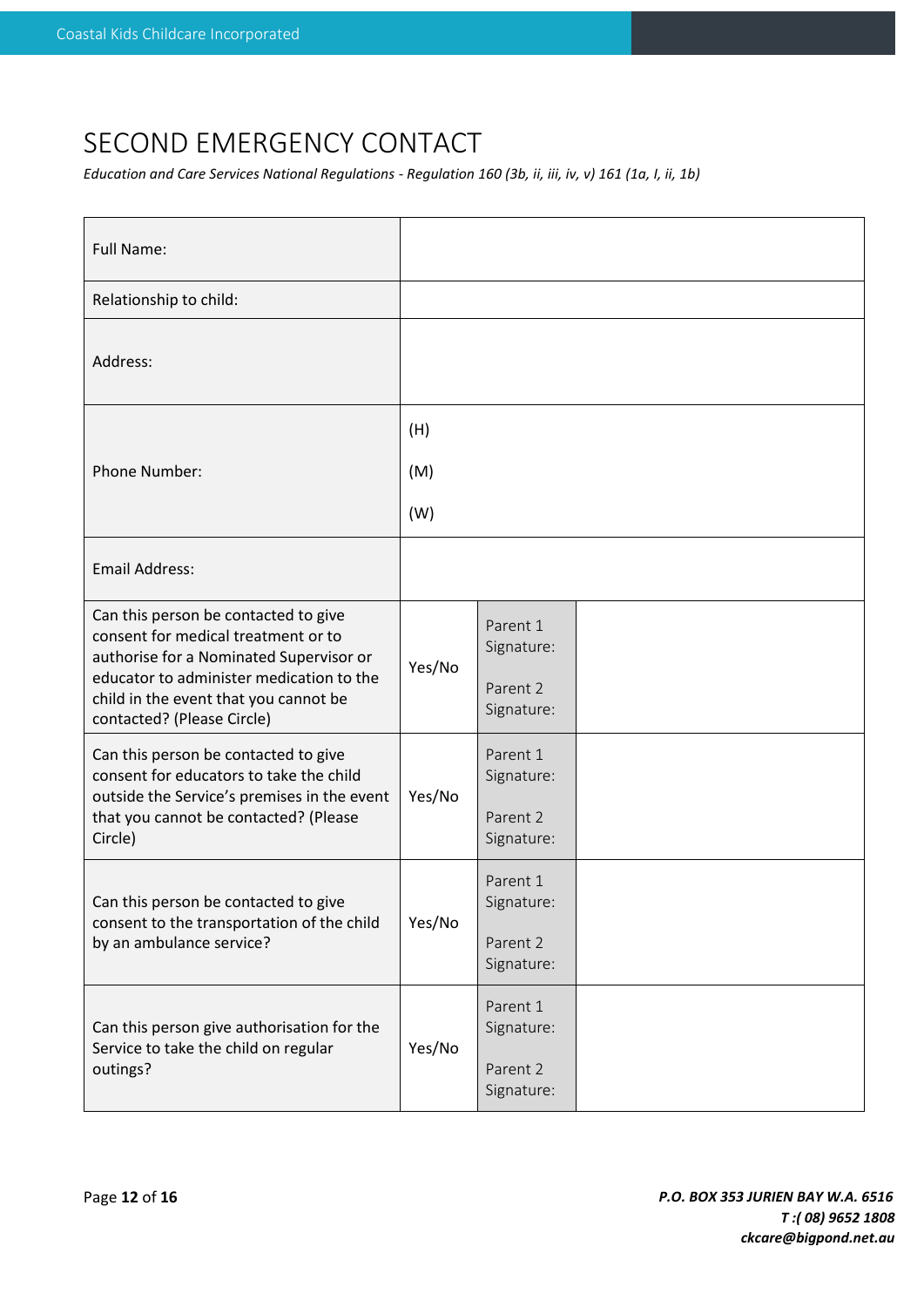| CHILD CARE SUBSIDY (CCS) |  |
|--------------------------|--|
|--------------------------|--|

Child Care Subsidy will be paid directly to the Service to reduce the fees families pay. To claim Child Care Subsidy (CCS) Families must meet eligibility requirements which include:

**1.** You and/or your partner must care for your child at least 2 nights per fortnight or have 14% care?

YES □ NO □

**2.** Are you liable for fees for care provided at an approved child care service?

 $YFS \Box NO \Box$ 

**3.** Do you meet residency requirements?

 $YES \Box NO \Box$ 

**4.** Does your child meet immunisation requirements?

YES □ NO □

**5.** Have you completed the Child Care Subsidy assessment on the **[myGov](https://my.gov.au/LoginServices/main/login?execution=e2s1)** website?

YES □ NO □

**6.** Have you received confirmation about your Child Care Subsidy?

 $YFS \Box NO \Box$ 

#### **Please Note:**

If you need assistance with filling out this form please speak to Krystal the Coordinator who will be happy to help. Please ensure that if any details change, you notify the Service immediately.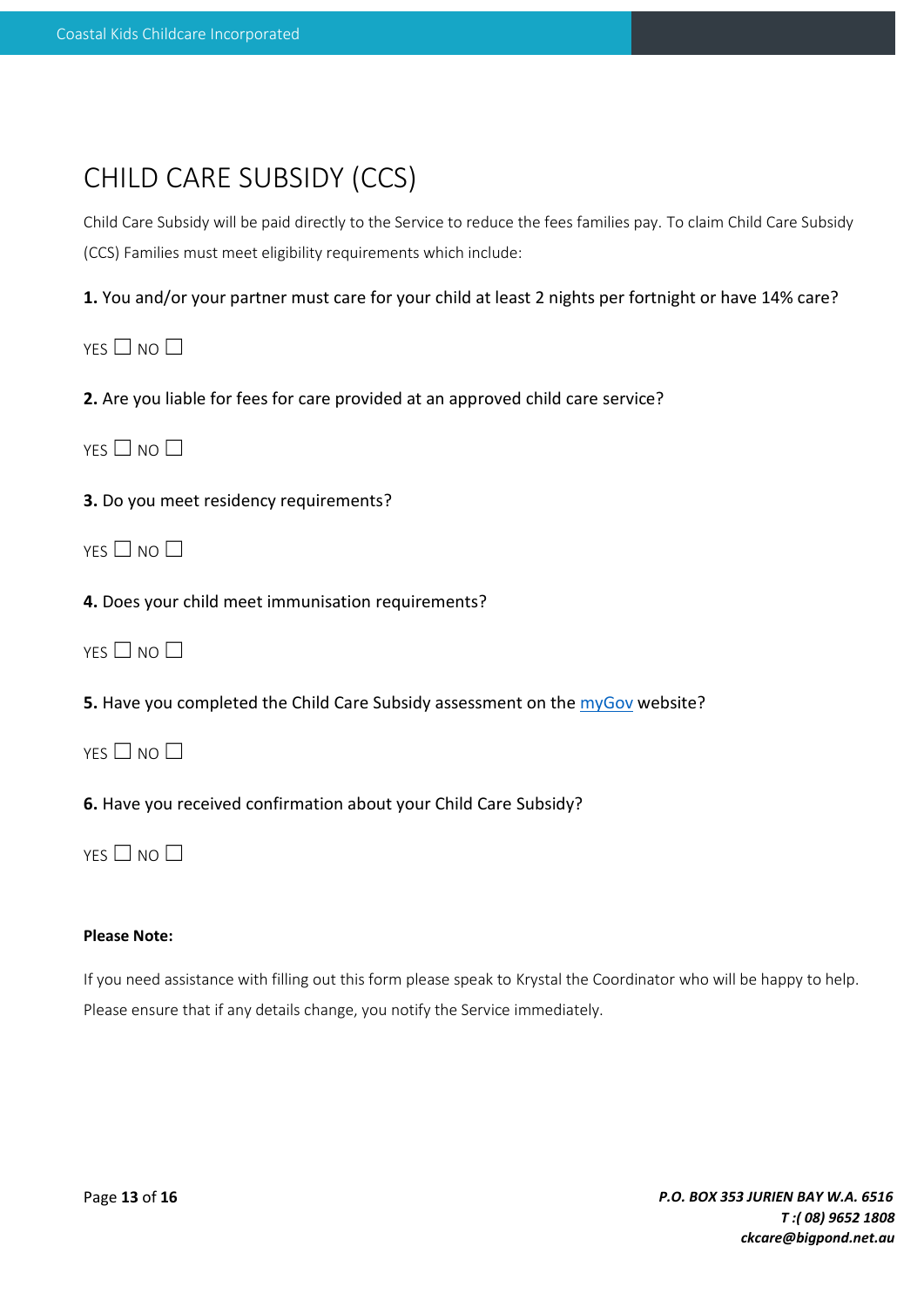# ENROLMENT AGREEMENT

PLEASE READ THE FOLLOWING AGREEMENT CAREFULLY BEFORE SIGNING. PLEASE ASK IF THERE IS ANYTHING IN THIS DOCUMENT THAT YOU ARE UNSURE OF

Please tick the following items to authorise:

### HEALTH & SAFETY:

| I/We give permission for this child to: Participate in outings to places of interest (permission slip<br>will have to be signed before allowing your child to leave the Service) | <b>YES</b> | NO. |
|----------------------------------------------------------------------------------------------------------------------------------------------------------------------------------|------------|-----|
| Have SPF30+ sunscreen applied prior to sun exposure (If not, please provide a letter releasing the<br>Service of any Liability)                                                  | <b>YES</b> | NO. |
| Have Band-Aids or sticking plasters applied when necessary                                                                                                                       | <b>YES</b> | NO. |
| Have staff apply Nappy Cream/Paste (supplied by parents)                                                                                                                         | <b>YES</b> | NO. |
| Have staff apply Teething Gel (supplied by parents)                                                                                                                              | <b>YES</b> | NO. |
| Have staff apply Insect Repellent (supplied by parents)                                                                                                                          | YES        | NO. |

### PHOTOGRAPHY & VIDEO:

| For photos and video footage to be taken of my/our child for Service use and staff training<br>purposes (Footage will not leave the Service)                                                                       |            | NO. |
|--------------------------------------------------------------------------------------------------------------------------------------------------------------------------------------------------------------------|------------|-----|
| For photos and video footage of my/our child to be used in Learning Stories, and to be shared with<br>other families that attend the Service                                                                       | <b>YES</b> | NO. |
| For photos and video footage of my/our child to be used for student training purposes (Photos<br>and video footage may leave the Service for students to present to lecturer and class for viewing<br>and marking) | <b>YES</b> | NO. |
| For photos and video footage of my/our child to be used on Service website, social media and<br>other internet purposes, such as advertisement and used in organisation's resources                                | <b>YES</b> | NΟ  |
| Do you ONLY give permission for photos and video footage of your child to be taken for your own<br>personal viewing and to receive copies                                                                          | <b>YES</b> | NO  |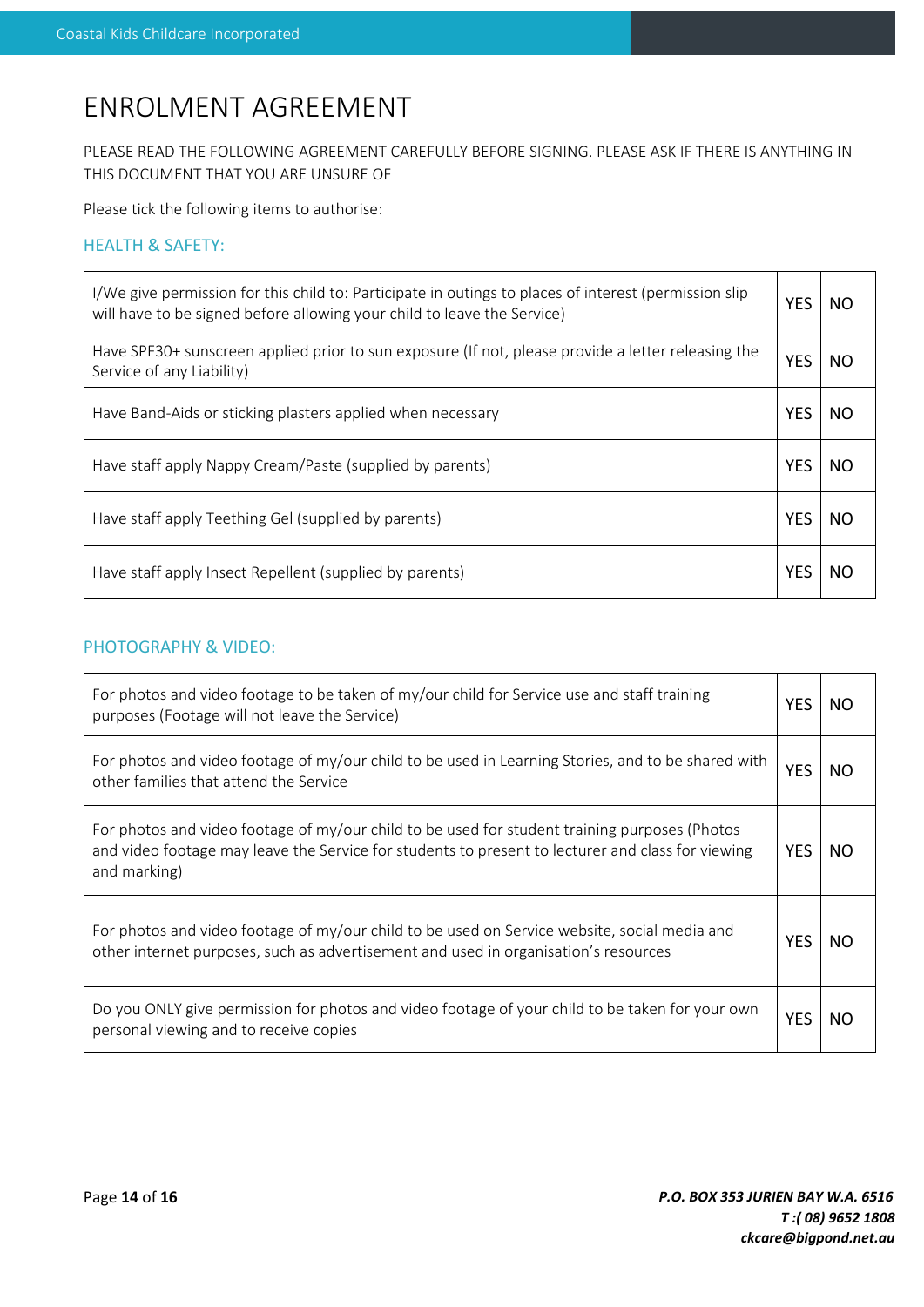#### WRITTEN ARRANGEMENTS:

A Service and Parent/Guardian must agree up-front on the arrangements for the care of a child. Arrangements must be recorded and kept up to date to ensure compliance.

| Complying Written     | <b>CWA</b>                                                                        | A CWA is an enrolment type used for families wishing to claim CCS now or in     |
|-----------------------|-----------------------------------------------------------------------------------|---------------------------------------------------------------------------------|
| Arrangement           |                                                                                   | the future                                                                      |
| Relevant              | <b>RA</b>                                                                         | An RA is an enrolment type used for families not wishing to claim CCS           |
| Arrangement           |                                                                                   |                                                                                 |
| Additional Child Care | <b>ACCS</b>                                                                       | ACCS is used when a child care provider identifies that a child is at risk of   |
| Subsidy               |                                                                                   | serious abuse or neglect but there is no individual identifies to pay the child |
|                       |                                                                                   | care fees                                                                       |
| Arrangement with      | Arrangement with an organisation is liable for the fees for the care of the child |                                                                                 |
| an organisation       |                                                                                   |                                                                                 |

This Written Arrangement between **the summan arrangement** and Coastal Kids Care is an ongoing agreement between the ECEC Service Provider and the Parent/Guardian, to provide care in return for fees. The Written Arrangement must contain a minimum amount of information set out in subsection 200B (3) of the Family Assistance Administration Act.

| Arrangement Type:          | <b>CWA</b>                     | RА | ACCS | Arrangement with an<br>organisation |
|----------------------------|--------------------------------|----|------|-------------------------------------|
| Name of Service:           | Coastal Kids Care Incorporated |    |      |                                     |
| Parent/Guardian Full Name: |                                |    |      |                                     |

❑I agree to keep my fees paid up to date and understand that my child's position at the Service will be in jeopardy if my fees are not kept up-to-date. I understand that all booked days are paid for even when my child is absent due to sickness or on holidays.

❑If I am unable to collect my child by closing time, I will organise for one of the people listed as authorised contacts to collect my child prior to closing time. I am aware that if my child has not been collected by closing time, and if I am unable to be contacted, those persons nominated as authorised contacts will be called by Service staff to collect my child.

❑I agree to pay a late fee of \$15.00 per 15-minute block or part thereof after closing time. In the event that a child is left at the Service for over an hour after closing and Service staff have been unable to contact anyone to collect the child, we will notify The Department of Family and Community Services and may be required to take the child to the local Police Station to await your arrival. A note will be left detailing the child's whereabouts.

❑I agree to giving two weeks written notice to withdraw my child or reduce booked days.

❑I agree to bring my child to the Service with sunscreen applied and give permission for staff to reapply sunscreen throughout the day. (If your child has sensitive skin and would prefer they use their own sunscreen, please bring a spare tube to remain at the Service - clearly labelled with your child's first and last name).

Page **15** of **16**

*P.O. BOX 353 JURIEN BAY W.A. 6516 T :( 08) 9652 1808 ckcare@bigpond.net.au*